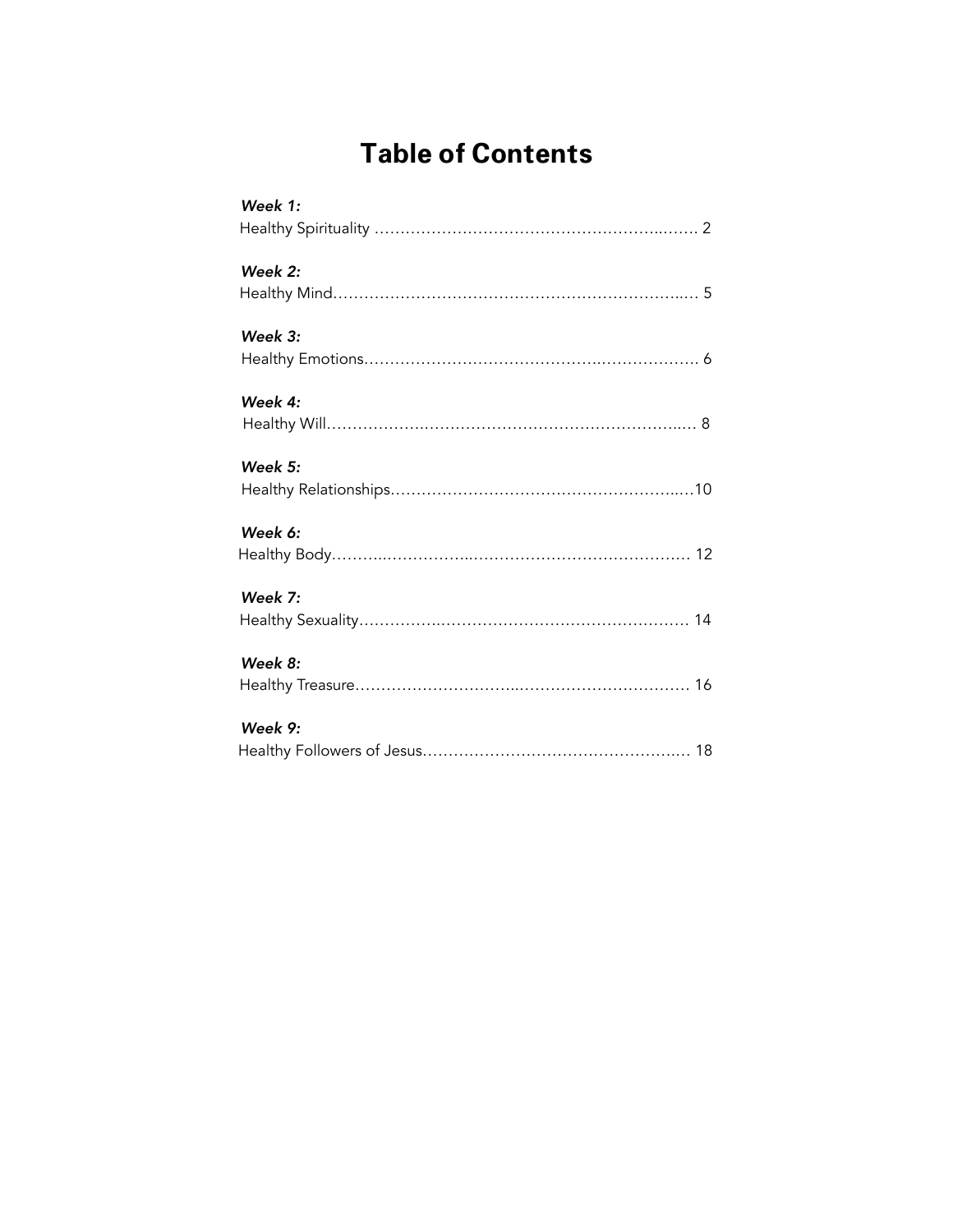

Think for a moment about a time that you had to wait on someone. Why were you waiting? What was your response? (Husbands and wives may need to be careful on this one!)

### **Prayer**

Father, help us to know what healthy spirituality is and the life-giving value of remaining and waiting in Christ Jesus.

### **Key Scripture**

John 15:4–5 AMP: "Remain in Me, and I [will remain] in you. Just as no branch can bear fruit by itself without remaining in the vine, neither can you [bear fruit, producing evidence of your faith] unless you remain in Me. I am the Vine; you are the branches. The one who remains in Me and I in him bears much fruit, for [otherwise] apart from Me [that is, cut off from vital union with Me] you can do nothing."

### **The Big Idea**

Jesus' idea of healthy spirituality does not include a microwave option. Nonetheless, we often want to see the fruit of our faith immediately. Jesus, however, likened healthy spirituality to gardening. Fruit comes in seasons. As we remain in Him, the fruit of love, joy, peace, patience, kindness, goodness, gentleness, faithfulness, and self-control slowly develops. Keep in mind that the fruit of the Holy Spirit (see Galatians 5) is not a by-product of how hard we work; it is a by-product of the work of God's Holy Spirit in our lives.

If remaining in Christ is so important for healthy spirituality, what exactly does it mean? The word remain means "to wait, to abide, to last, to be held or kept continually." Think about a tree. A tree "remains" in the ground and waits on the rain. Its fruit does not happen because the tree works for it; the tree's fruit comes as the tree remains in the ground. No tree uproots itself and moves to a different location out of anger that the rain has not yet come, but that is what we often do as Christians. We get frustrated when fruit does not come as quickly as we'd like, and we move on to other things to distract us from our frustration. Keep this in mind, though. Remaining (waiting) in Christ Jesus cultivates the soil of our soul to receive whatever God wants to give us whenever He wants to give it. Jesus wants us to know the joy of developing a healthy spirituality that waits expectantly on Him to move in our lives.

Healthy spirituality is more about utilizing prayer, Scripture reading, church going, and other similar activities to position ourselves to receive from God instead of performing to earn from God.

- Do you have a hard time waiting on people? Why or why not?
- Do you find it difficult to wait on God, especially when you are praying for something specific and feel as though He has not heard or answered you? Explain your answer.
- What do you think it means to position yourself to receive rather than perform to earn?
- How might our discussion today help you become healthier spiritually?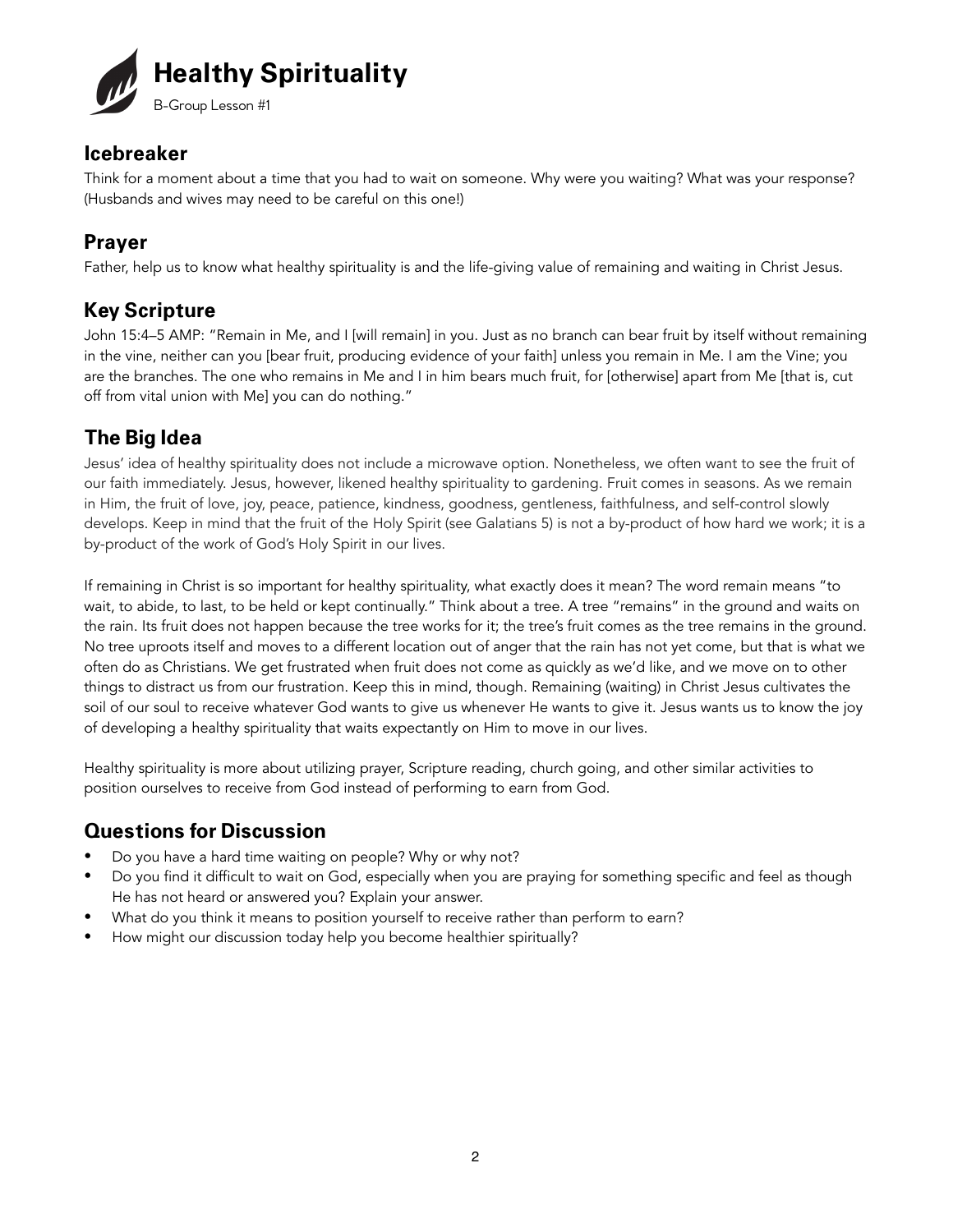Use the Christian disciplines of Bible study, prayer, and church attendance as ways to position yourself to wait on and receive from God instead of as ways that you might perform to earn something from Him. This is, to a large degree, based upon your perspective and attitude.

At our next meeting, we are going to talk about having a healthy soul, which is composed of our mind, will, and emotions. It's going to be great stuff!

### **For You, the Leader**

Build relationships with your B-Group members. As the semester progresses, you will build upon those relationships. Find out who they are as people and where they are in their relationship with God.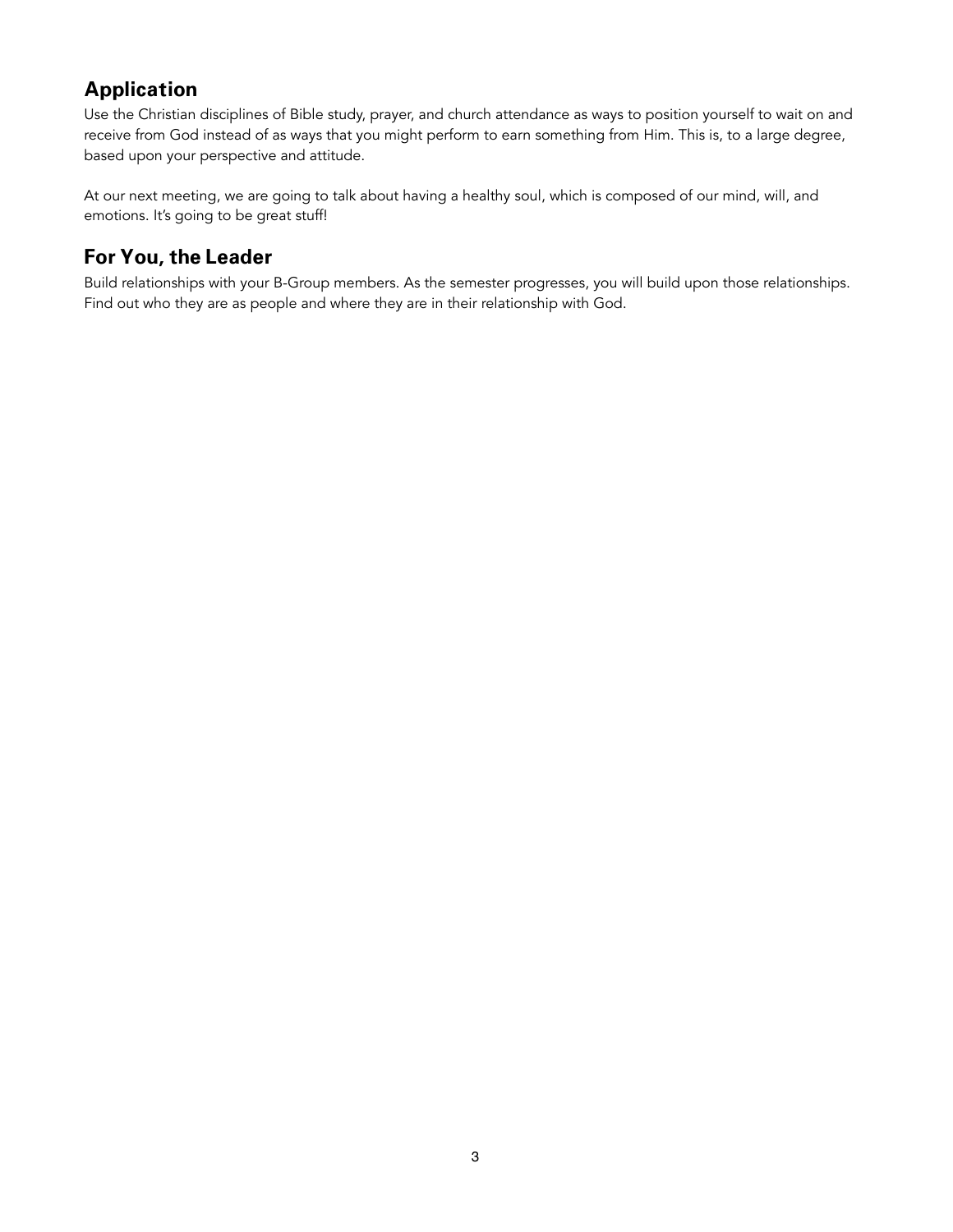

Have you ever made a New Year's resolution? If so, did you keep it? Why or why not?

### **Prayer**

Father, thank You for love and grace. Help us to see the importance of our thoughts and how to bring them into agreement with Yours.

### **Key Scripture**

Philippians 4:8 NKJV: "Finally, brethren, whatever things are true, whatever things are noble, whatever things are just, whatever things are pure, whatever things are lovely, whatever things are of good report, if there is any virtue and if there is anything praiseworthy—think on these things."

Isaiah 26:3 NKJV: "You will keep him in perfect peace, whose mind is stayed on You, because he trusts in You."

2 Corinthians 10:5 NKJV: "Bringing every thought into captivity to the obedience of Christ."

### **The Big Idea**

What has been on your mind lately? Every thought is significant because thoughts become the rudder that sets the course of our lives. What we think (the content) and how we think (the perspective and process) form our words, decisions, and actions.

Every positive or negative action has its roots in a thought. A mind that is running wild and undisciplined will often respond and react to life's challenges in ways that are later regretted. Negative and ungodly thoughts will lead us down a path contrary to God's Word and God's ways. For this reason, we must be "transformed by the renewing of [our] mind" (Romans 12:2 NKJV). The renewed mind processes life's experiences through the Word of God, with God's perspective and an attitude of life and faith.

A person whose mind is fixed on the Lord is kept in perfect peace (Isaiah 26:3) and able to make wise, life-giving decisions. Learning to think differently is similar to learning a new language. It requires dedication and practice, but the rewards are great. We start by reading and acknowledging God's Word and coming into agreement with Him. When we believe His Word, we gain His perspective. In any situation, we should always ask ourselves what Scripture says about that situation.

Next, we must learn to bring every thought captive to the obedience of Christ (2 Corinthians 10:5) When we recognize a negative or unhealthy thought, we must interrupt the thought and replace it with the truth of God's Word. Remember, this takes practice. Also, we must fill our minds with God's Word, reading, hearing, speaking, and meditating on the Word until it dwells richly in our hearts. Our faith will grow. As a result, we will think on "whatever things are true, whatever things are noble, whatever things are just, whatever things are pure, whatever things are lovely, whatever things are of good report" (Philippians 4:8 NKJV).

- Have you ever done or said something that you later regretted? Can you think back and recognize the thought process that led to that action? How would a renewed mind have thought and responded differently in that situation?
- Is it easy for you to maintain positive thoughts, or do you tend to dwell on the negative? Explain your answer.
- What are some areas of your life that would benefit from bringing your thoughts into agreement with the way God sees these areas?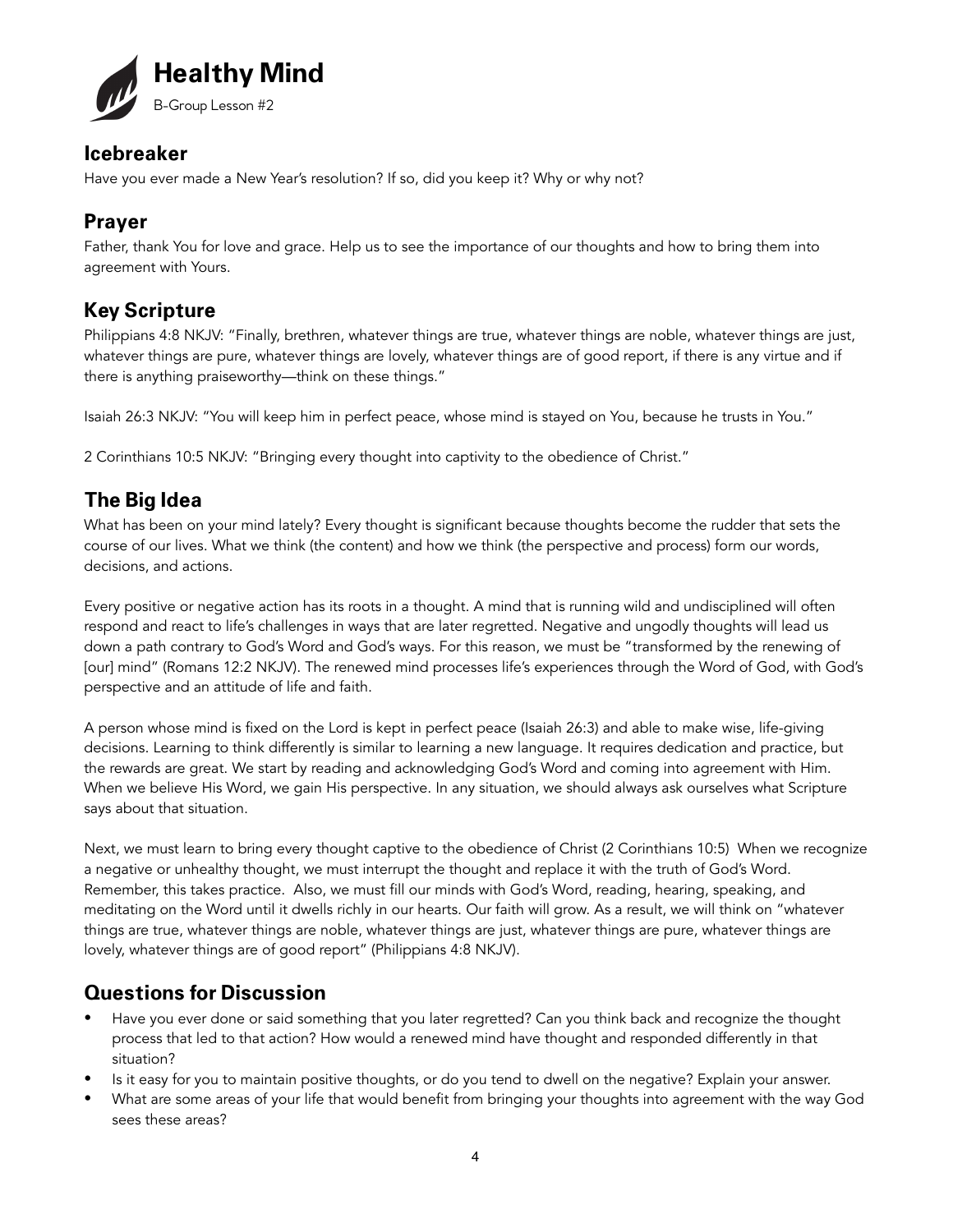We all have areas of our minds that need to be renewed. This week, practice taking your thoughts captive and replacing them with the truth of God's Word. Meditate on Scriptures in areas where you struggle. If you constantly think about financial needs, then meditate on verses about God's provision until faith grows and you are able to think and focus on the promise in God's Word.

### **For You, the Leader**

Continue to get to know your group members. Begin thinking about where they are in the discipleship process. The goal is to help them move just one step forward. Do they need salvation, water baptism, or to attend the Bethany Experience? Are they connected with a B-Group? (The answer to this will be "yes" because they are connected to you.) Have they been through the Cultivate growth track (C1, C2, and C3)? Have they been to an Encounter?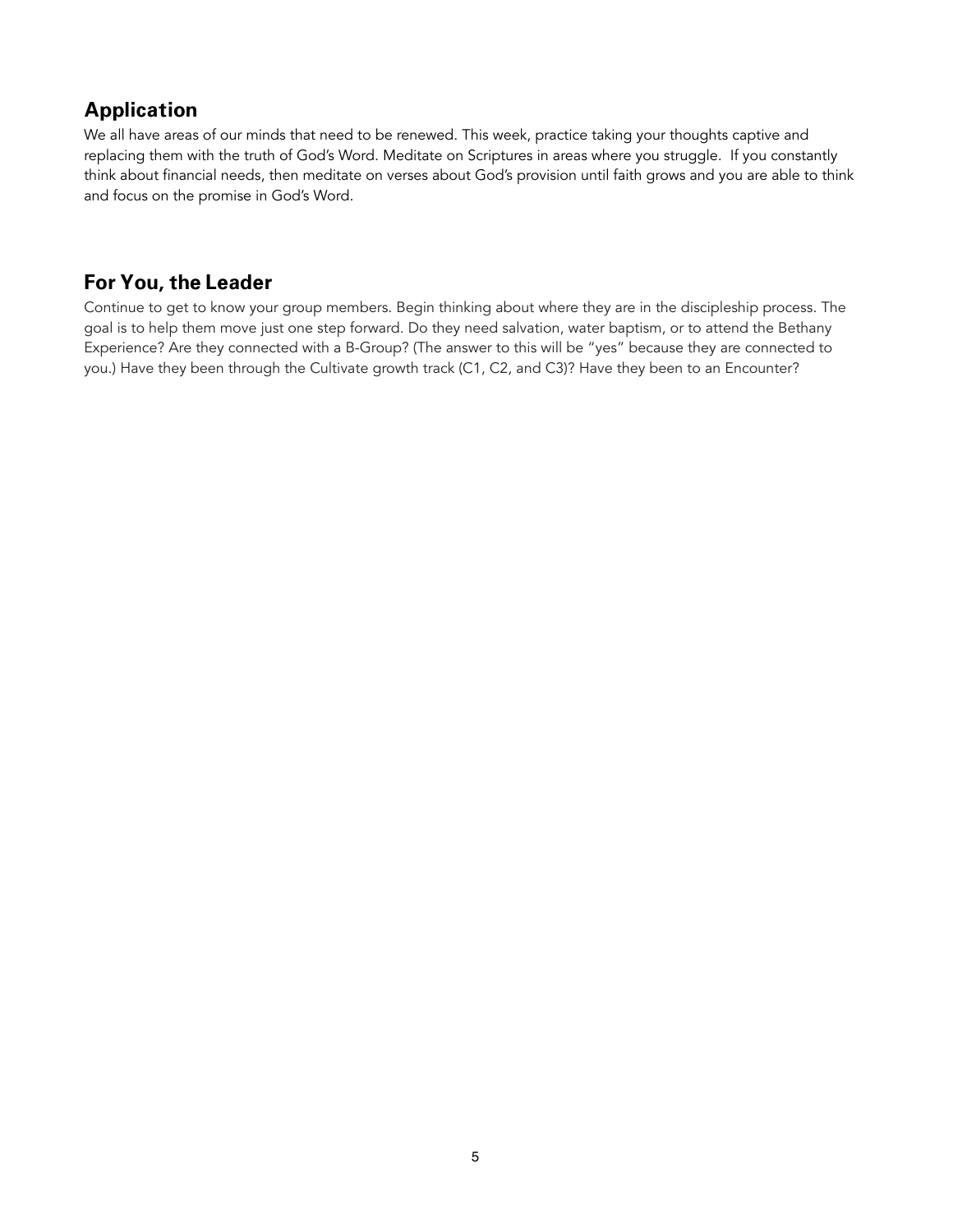

Have you ever ignored a problem? How did that work out for you? Did ignoring the issue make it better or worse? Why?

### **Prayer**

Father, thank You for Your grace and mercy. Help us to see clearly beneath the surface of our lives and to trust You with what we see.

### **Key Scripture**

Proverbs 4:23: "Guard your heart with all vigilance, for from it are the sources of life" (NET).

### **The Big Idea**

Have you ever seen an iceberg? The people on the Titanic surely did! On April 15, 1912, the Titanic was sailing through the waters of the north Atlantic Ocean. After only 37 seconds of warning, it struck an iceberg and sank, killing hundreds of people. They saw the iceberg but didn't have time to react in a way that would save lives. That's because 90 percent of every iceberg is underwater; the majority of the iceberg is not visible from the surface. What was under the surface had as much to do with the Titanic's sinking as did the ice above the surface.

Emotionally healthy spirituality is much like an iceberg. The 10 percent that is visible may look good to others, who see our outward behavior. They see us going to church, reading the Bible, praying, serving others, etc., but what is going on beneath the surface?

Knowing what is beneath the surface starts with understanding emotional health. In general, emotional health is connected to a number of things, which are mentioned below (Scazzero, 2006, p. 45). As we read through them, ask the Holy Spirit to speak to you about where you are with each one:

- Naming, recognizing, and managing our feelings
- Having active compassion for others
- Initiating and maintaining close and meaningful relationships
- Breaking free from self-destructive patterns
- Being aware of how our past impacts our present
- Developing the ability to express thoughts and feelings
- Respecting and loving others without having to change them
- Asking for what we need, want, or prefer clearly, directly, and respectfully
- Accurately self-assessing our strengths, limits, and weaknesses and sharing them with others
- Learning to resolve conflict in healthy ways that consider others' perspectives
- Distinguishing and appropriately expressing our sexuality and sensuality
- Grieving well

Biblically, we see the importance of paying attention to the heart; that is, the part of the iceberg that is underwater. Psalm 119:9–11 reminds us that we treasure God's Word with our hearts, not just with our heads. Our key scripture in Proverbs 4:23 states that we should guard our hearts, for from the heart flow the sources of life. God's desire for us is that we prosper as whole people: spiritually, emotionally, relationally, and physically.

### **Questions for Discussion**

1. What do you think about when you hear the term emotional health, and how did the descriptions in this lesson impact you?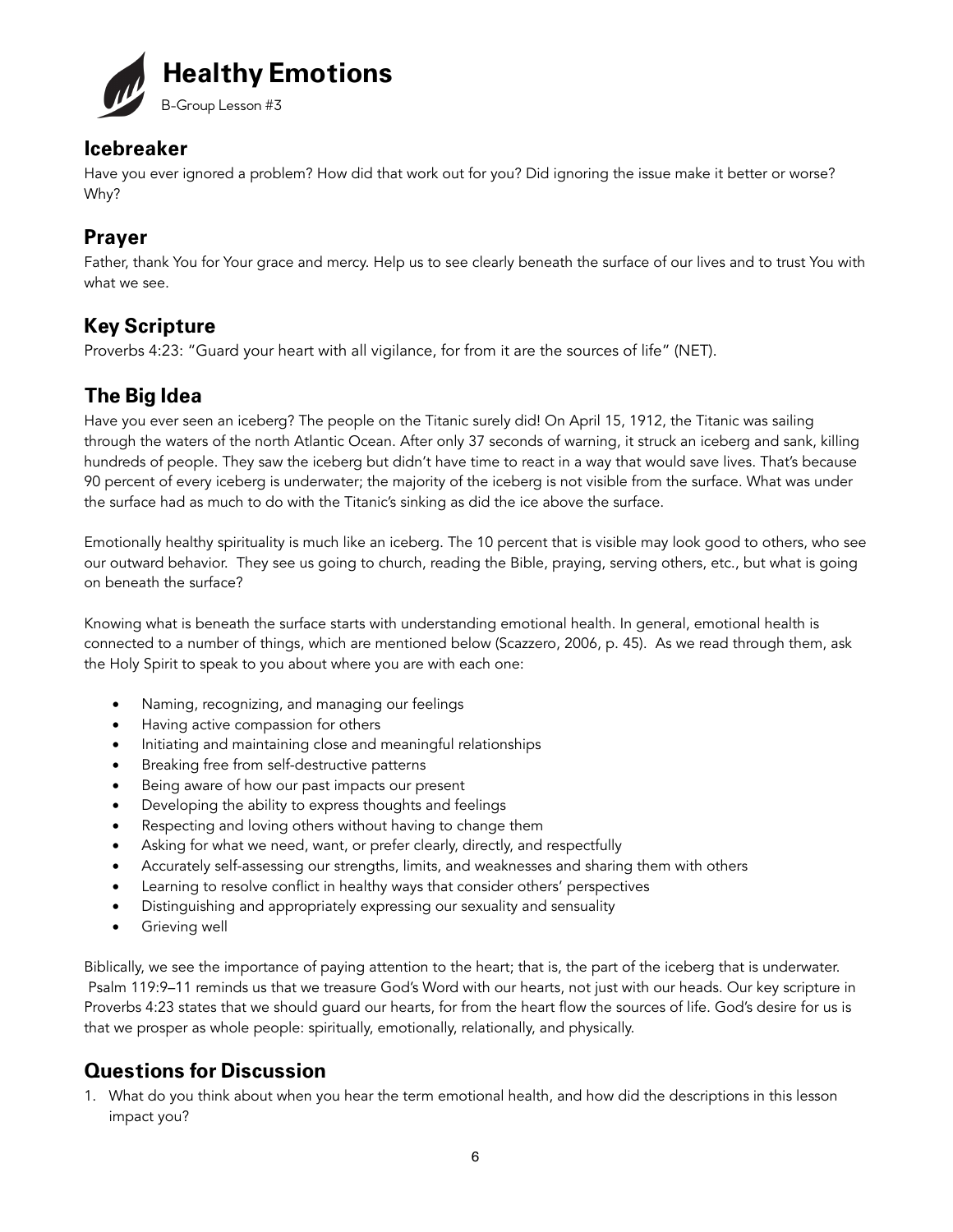- 2. Now that you have an idea about what emotional health is, think back to a time when you thought you were lacking spiritually but were actually lacking emotionally (for example, burnout). Share your experience and what you learned.
- 3. In which of the areas of emotional health are you strong? What are the areas in which you need to grow?

From this lesson, you may realize that you have not been paying enough attention to your emotional health. Acknowledge that you must shift the way you think about it, and then commit to pursuing emotional health in the necessary areas.

### **For You, the Leader**

- 1. If people are interested in following up on this lesson, they have several outlets:
- 2. Cultivate Growth, which is C1, C2, and C3. This year, each will be available in booklet form and through an app. Your B-group members can read through each and process their thoughts with you.
- 3. Cultivate freedom classes: These are Cultivate specialties that are usually being taught on Sundays at every campus.
- 4. Spiritual formation and pastoral counseling: They can call the church and schedule an appointment with a pastor or lay leader trained to provide these services.
- 5. A great read is Emotionally Healthy Spirituality by Peter Scazzero.

#### Reference

Scazzero, P. (2006). Emotionally healthy spirituality. Thomas Nelson: Nashville, TN.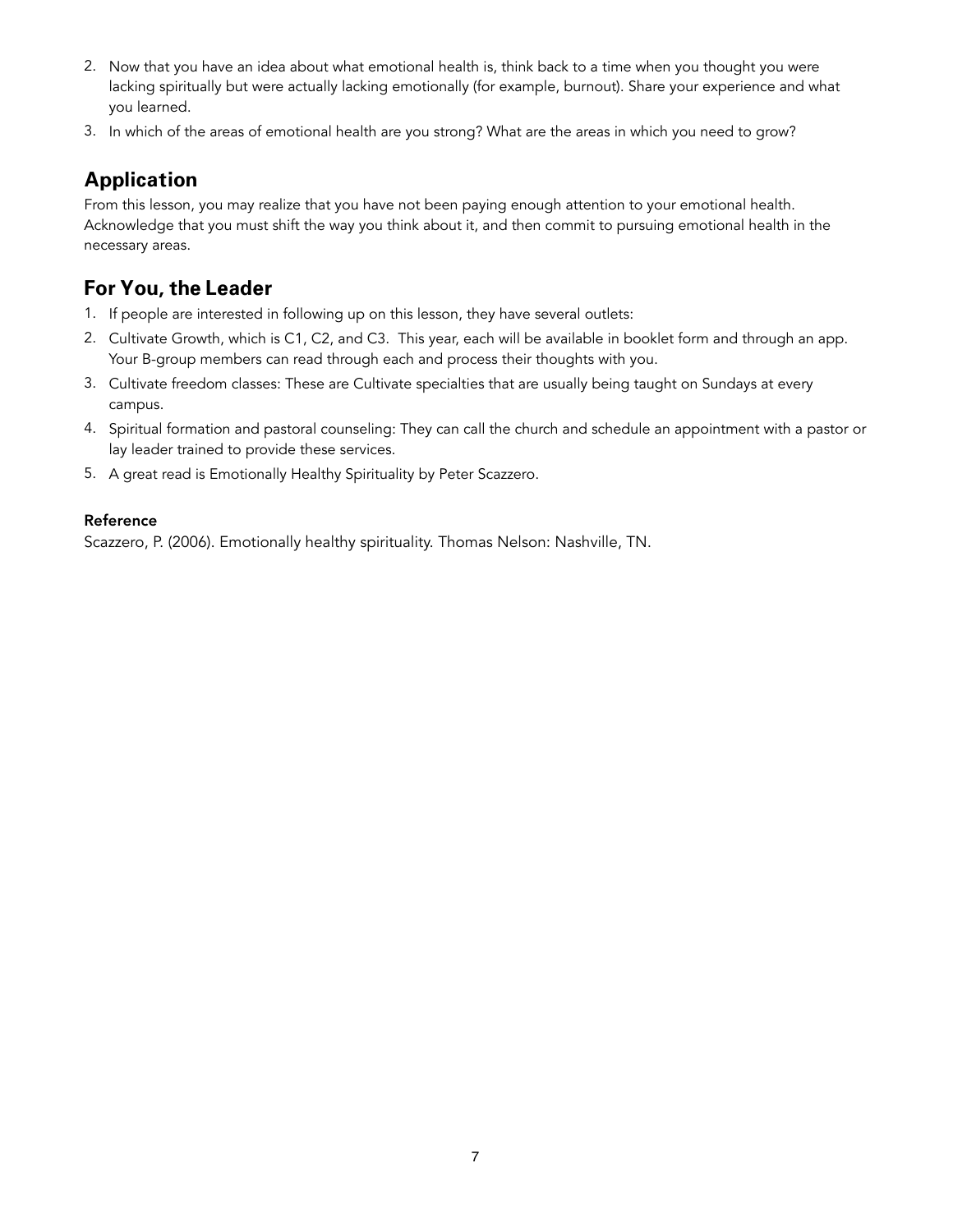

When you were a child, what did you want to be when you grew up? Do you remember why you wanted to be this?

#### **Prayer**

Father, thank You for guiding us into all truth. Reveal to us areas of our lives that need to be yielded to Your leading.

### **Key Scripture**

Matthew 16:24–25 NIV: "Whoever wants to be my disciple must deny themselves and take up their cross and follow me. For whoever wants to save their life [literally, "soul"] will lose it, but whoever loses their life for me will find it."

### **The Big Idea**

The mind's filters determine both what and how a person thinks, but the will is the mechanism by which choices and decisions are made. The will is just like the wheels of a car. It is the part of the soul that says, "I want and I do." Thoughts, words, and actions are choices; that is, acts of the will.

A healthy will is fueled by the desire to live in a deep relationship with God. When our ultimate desire is to walk in partnership and oneness with the Father, our will becomes focused on the leading of His Spirit, not the desires of the flesh. Aligned with God, our will holds steady even when our thoughts and emotions are reeling under the pressures of life. Regardless of how we feel, we are positioned to ask, "Is this decision wise?" and "Is this decision in line with God's Word?"

Our decisions reflect the focus of our will, whether we are motivated by self-ambition or yielded to the Lord's will. God's intention is for us to use our free will (the ability to choose) to partner in purpose and fellowship with Him, to express the goodness of His kingdom on the earth. When we choose to submit our will to His will, we are choosing to partner with His life and His Word. His plans and thoughts for us are greater than ours could ever be. When we submit to Him, we do not lose our freedom, but rather, we access His empowering grace. This grace positions us to live a life beyond what the natural mind could imagine.

No one can experience the fullness of His goodness while refusing to yield to His leading. When a person's will is dominated by the "the lust of the flesh, the lust of the eyes, and the pride of life" (1 John 2:16 NKJV), the choices made and resulting consequences can be disastrous. We are deceived if we think that living by the "I want" of the soul is the avenue for meeting the desires of the heart. Jesus taught the contrary, saying, "Whoever wants to be my disciple must deny themselves and take up their cross and follow me. For whoever wants to save their life [literally, "soul"] will lose it, but whoever loses their life for me will find it" (Matthew 16:24–25 NIV).

Jesus knew that true life can be experienced only when the will of man is directed toward the heart of the Father. Simply put, the main purpose of our will is to choose—not between good and bad—but between life and death. So choose Life Himself!

- 1. Have you ever made a decision that you knew was contrary to the Word of God? How did it work out, and why do you think it happened that way?
- 2. Have you ever yielded your will to God and made a decision based on His Word rather than what you wanted to do? What was the result?
- 3. Often we are too stubborn to follow God's leading because of pride, dependence on our natural understanding, or fear. Is that true for you? If so, what steps could you take to change?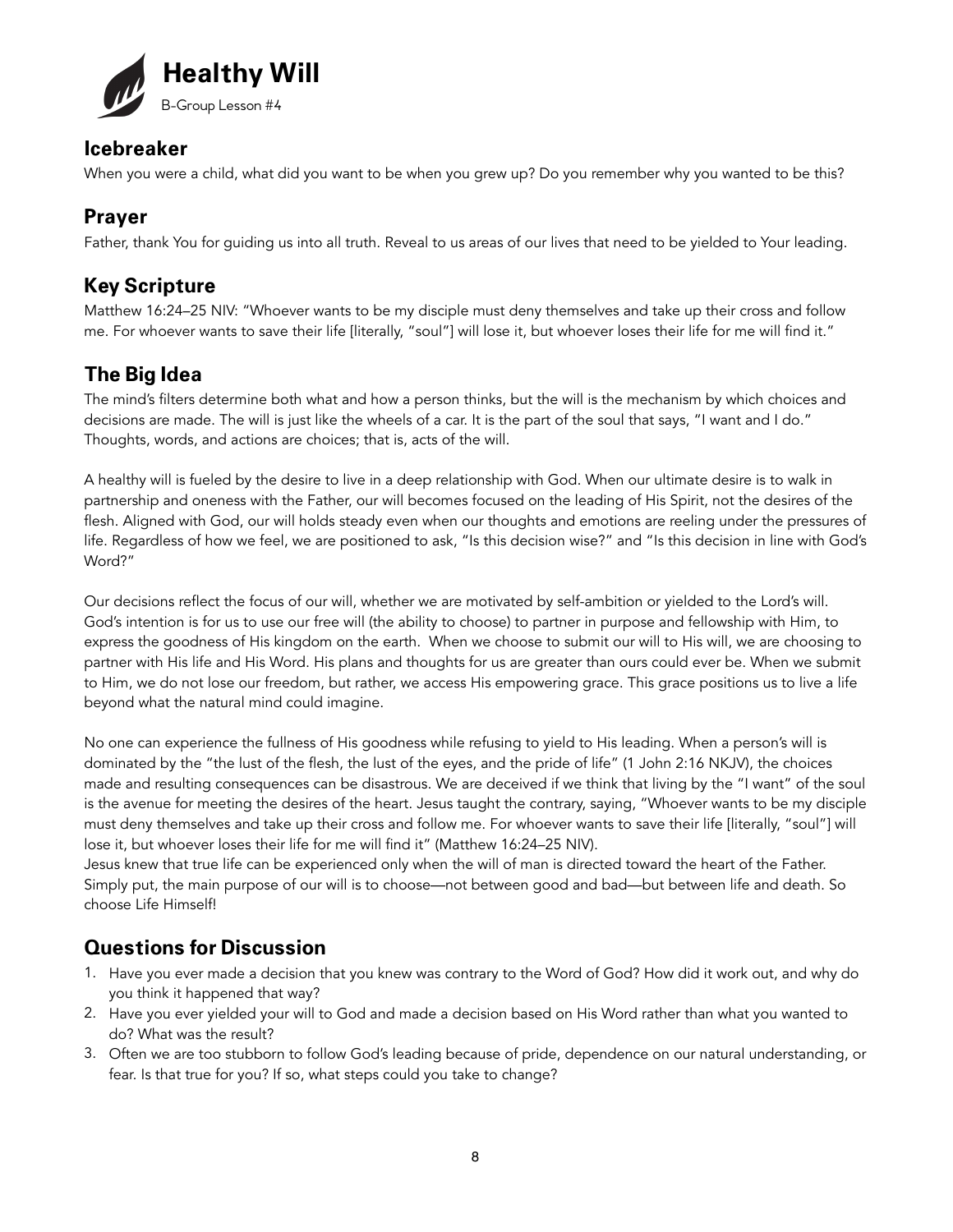### **Action Point**

The life of Jesus is a great example of a man who lived with a healthy, God-focused will. Jesus taught us to pray, "Your kingdom come. Your will be done on earth as it is in heaven" (Matthew 6:10 NIV). This week begin to pray that way and ask the Holy Spirit if there are specific areas of your will that you need to yield to Him. The goal is to give Him the steering wheel of your life—Your will, the way you make decisions—so that you can partner with Him and see His will done on the earth.

- 1. Encourage group members to do the following:
	- Pray for and touch base with another member before next week.
	- Invite someone to attend the group and/or church next week.
	- Encourage someone in the faith.
	- Spend time with God daily in prayer and Scripture reading.
- 2. Remember, you want to help your members move just one step forward in their walk with the Lord. What step do they need to take?
	- Salvation?
	- Water baptism?
	- Bethany Experience?
	- B-Group connection?
	- Cultivate growth track?
	- Encounter attendance?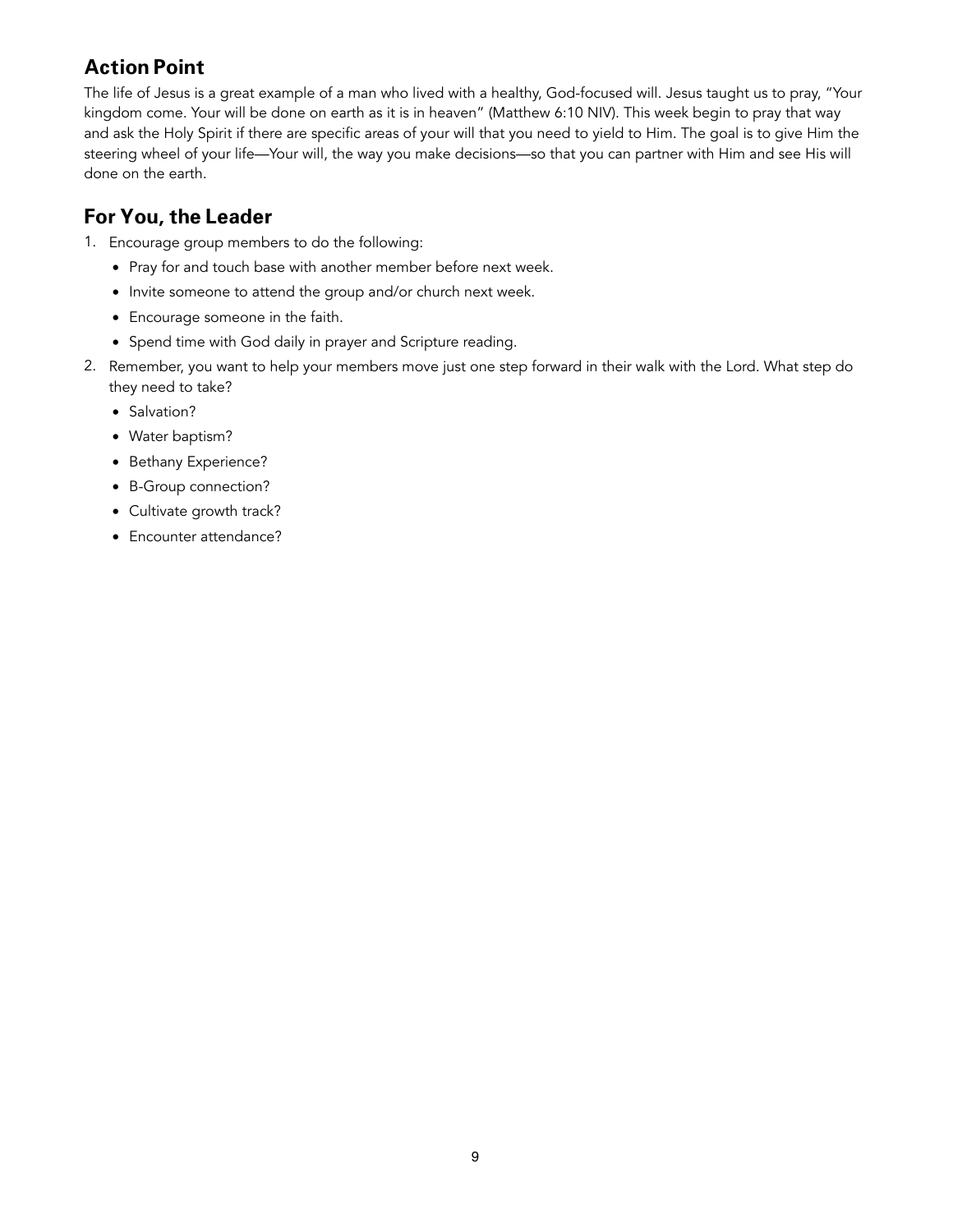

Discuss fond memories of your earliest and/or longest friendships.

### **Prayer**

God, help us to develop and maintain healthy relationships with others.

### **Key Scripture**

1 John 4:7–8 NKJV: "Beloved, let us love one another, for love is of God; and everyone who loves is born of God and knows God. He who does not love does not know God, for God is love."

# **The Big Idea**

Jesus commanded us to love one another (John 13:34–35). In order to complete this directive, we must place others' needs before our own. All healthy relationships begin with love, which is a fruit of the Spirit (Galatians 5:22), but Christianity gave love new meaning. Christian love, or agape love, denotes an undefeatable kindness and unconquerable goodwill that always seeks the highest good of the other person, no matter what he or she does. It is a sacrificial love that gives freely without asking anything in return, and it does not consider the worth of its object. It describes the unconditional love God has for us.

Love is a summary of God's moral laws. First Corinthians 13 has been called the "love chapter" of the Bible. It explains the absolute necessity of love, defines the essence of love, and contrasts the eternal quality of love with the temporal qualities of gifts. When love is the basis for a relationship, unity is possible, and unity is utterly important in developing healthy relationships. As Amos 3:3 says, "Can two walk together, unless they are agreed?" (NKJV).

Because of our willingness to love as God loves and to share in His sufferings, we also share in the glory of the risen Christ. The Holy Spirit empowers us to love in this way. Have there been times in your life when a loved one wronged you, but love allowed you to be patient and tolerant of their behavior and to forgive them? Or maybe you had a disagreement with a neighbor who spewed anger or bitterness toward you, but you prayed quietly instead of spouting back harmful or injurious remarks. Those are examples of the God kind of love.

Love builds character. Character is what's on the inside of us. It's our personality or the attributes that develop as a result of our experiences in life. Love builds character when someone makes slanderous, degrading remarks about us on Twitter or some other social media, but we continue to smile, perform acts of kindness, and show love towards them without even acknowledging that we read the derogatory comments. Love builds character when we have been verbally or physically abused by a loved one, but instead of assaulting them with words or actions, we engage in spiritual warfare with God's Word and pray that He will shower His blessings upon them.

- What other characteristics besides love foster healthy relationships?
- In spite of the way others may treat us, how can we demonstrate God's love towards them?
- How do you handle conflict?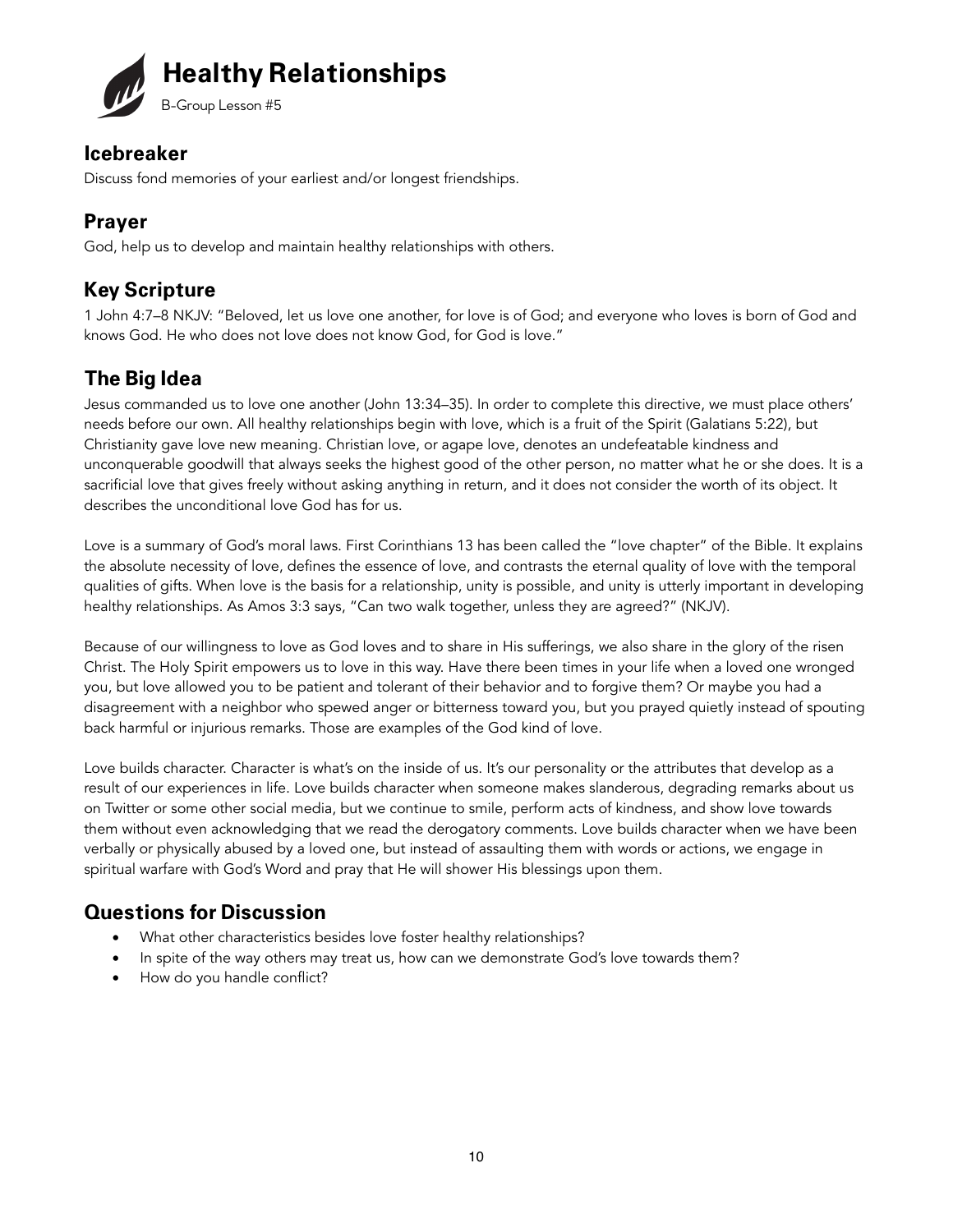Love was the motivation for our creation. Love is the impulse of God engaging us through the Holy Spirit; it moves us to minister and sets us apart for God's mission. God keeps pouring His love into our hearts. He is so generous that He provides us with the overflow of His love for other people. God gives us His Holy Spirit, who transforms our thinking and makes His love real to us.

When you face ridicule, misunderstanding, or even persecution, draw on the strength that comes from the unconditional love and compassion of the Holy Spirit. Healthy relationships can be the catalyst for God's love to flow into your life. Ask God to manifest His nature in you. As you place God first, His love will become apparent through your actions.

- 1. Encourage group members to do the following:
	- Pray for and touch base with another member before next week.
	- Invite someone to attend the group and/or church next week.
	- Encourage someone in the faith.
	- Spend time with God daily in prayer and Scripture reading.
- 2. Remember, you want to help your members move just one step forward in their walk with the Lord. What step do they need to take?
	- Salvation?
	- Water baptism?
	- Bethany Experience?
	- B-Group connection?
	- Cultivate growth track?
	- Encounter attendance?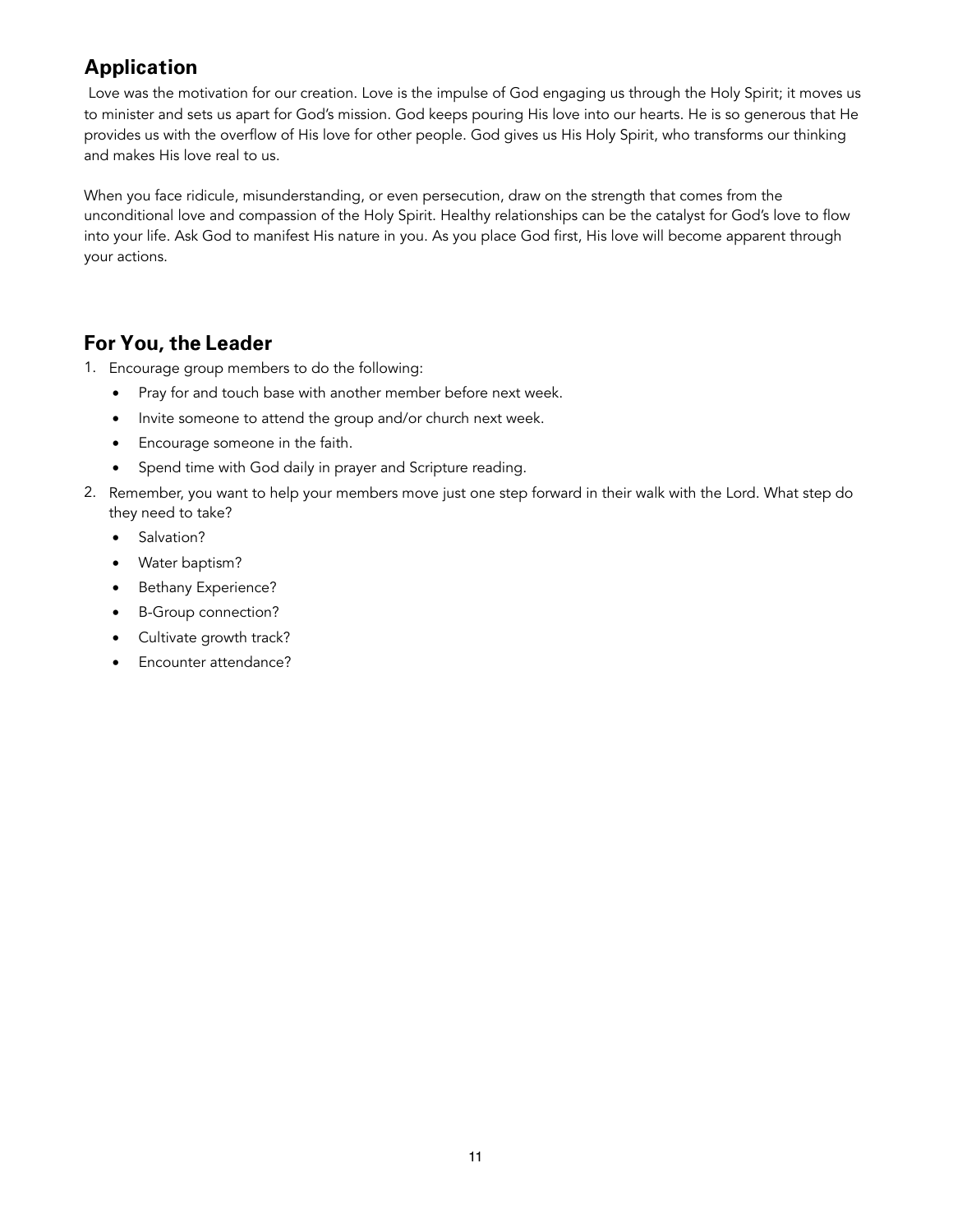

Have you ever made a New Year's resolution to exercise or work out? What about to eat better? Anyone ever do Whole 30?

### **Prayer**

Father, help us understand the importance of caring for our bodies. Amen.

### **Key Scripture**

1 Corinthians 6:19–20 NKJV: "Or do you not know that your body is the temple of the Holy Spirit who is in you, whom you have from God, and you are not your own? For you were bought at a price; therefore glorify God with your body."

1 Timothy 4:8 ESV: "While bodily training is of some value, godliness is of value in every way, as it holds promise for the present life and also for the life to come."

### **The Big Idea**

Our primary focus should be on having a healthy spirit as the Holy Spirit empowers us to live in a way that brings glory to God and fills us with joy. Nonetheless, we should not neglect our physical bodies. We are spiritual, psychological (that is, we have a soul), relational, and physical beings. What happens in one area impacts the other areas. For example, some people may struggle with depression for years and conclude that something is wrong with them spiritually or psychologically, when in reality the depression is the result of a thyroid problem. Another example deals with sleep. Lack of sleep impacts the brain's ability to function properly, causing or exacerbating problems related to focus, anxiety, etc. Additionally, a poor diet can impact health, which has a domino effect on our overall ability to function. This in turn hampers our ability to engage with God's call on our lives and to serve our families

- 1. What are some important ways that we can take better care of our bodies?
- 2. What goals do you need to set to achieve better physical health?
- 3. Who could serve as an accountability partner to help you reach your health goals?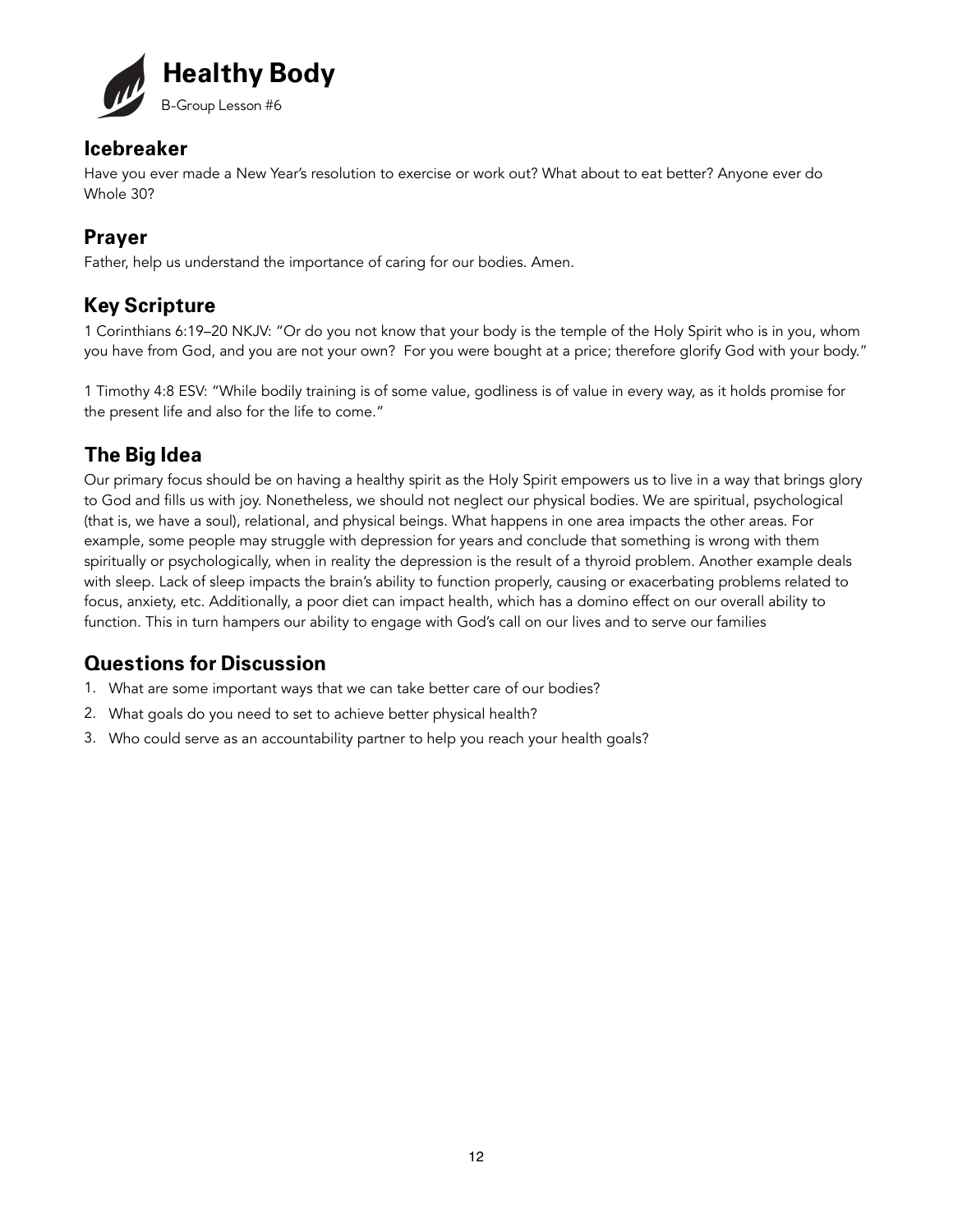Pay attention to your level of exercise, your diet, and your sleep habits. Could you change one of these areas to improve your health?

- 1. Encourage group members to do the following:
	- Pray for and touch base with another member before next week.
	- Invite someone to attend the group and/or church next week.
	- Encourage someone in the faith.
	- Spend time with God daily in prayer and Scripture reading.
- 2. Remember, you want to help your members move just one step forward in their walk with the Lord. What step do they need to take?
	- Salvation?
	- Water baptism?
	- Bethany Experience?
	- B-Group connection?
	- Cultivate growth track?
	- Encounter attendance?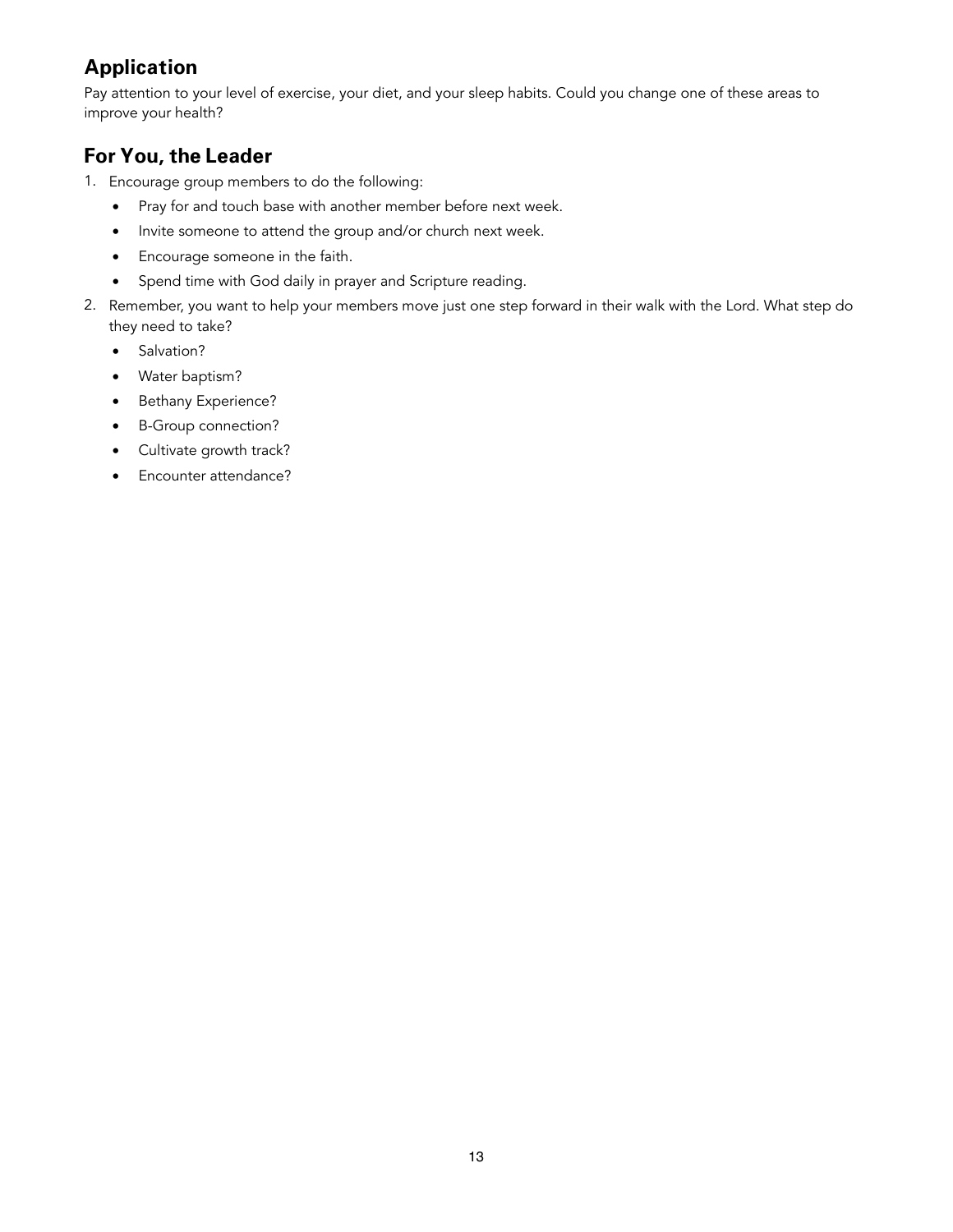

Have you ever given someone a gift, then watched them ignore it, break it, or misuse it? What was that like for you? Did you have a difficult time not taking it personally?

# **Prayer**

Father, help us to see You more clearly and bring glory to Your name in the area of our sexuality. Amen.

### **Key Scripture**

Romans 11:36 ESV, emphasis added: "From him and through him and to him are all things. To him be glory forever. Amen."

1 Corinthians 10:31 ESV, emphasis added: "Whether you eat or drink, or whatever you do, do it all to the glory of God."

# **The Big Idea**

Scripture verses are not just great ideas; they shape worldview. Our key verses are no different, especially when all things and whatever you do refer to human sexuality. Our sexuality is a gift from God that we can delight in and enjoy, but only within the parameters set forth by the giver of this great gift. Our focus in this lesson will not be on all the ways in which sexuality can go wrong, but rather, we are going to briefly discuss some core aspects of healthy sexuality. It is worth noting that many people have struggles in this area of their lives. This lesson is not meant to be condemning, but only to paint a big picture so that we can turn to God and receive all that He has for us, including healthy sexuality.

First, understanding healthy sexuality starts with using Scripture as our guide. We all have real experiences and attractions, and culture says that these experiences define us. But that is not true. Experiences do not define us, no matter how powerful they are. The meaning we assign to those experiences is what defines us. Scripture points us to Jesus so that we can see Him and hear Him speak to us about our identity in Him. Our identity and behavior flow from our delight and love in our relationship with Jesus.

Second, healthy sexuality is meant to occur in one relationship only, and that is marriage between a man and a woman. This represents God's original creation and intent when He breathed life into Adam and fashioned Eve. This also mirrors Jesus as the bridegroom and the church as His bride.

Third, we must understand that healthy sexuality is more about what we can give than what we can get. In mutual giving, people are satisfied and intimacy develops. Jesus gave Himself for the church; we in turn give ourselves to Him. Selfish sexual behavior sees people as objects and even breeds anger towards the object of sexual gratification. Intimacy does not occur, but disrespect and devaluation do.

In the big picture, healthy sexuality reveals Jesus more clearly, and unhealthy sexuality distorts our image of God.

- 1. How does this discussion about human sexuality contradict the sexual messages we receive from culture?
- 2. We mentioned the relationship between experience and meaning. Who has been giving your experiences meaning: the culture, you, your family, your friends, or the enemy? What changes do you need to make in this area?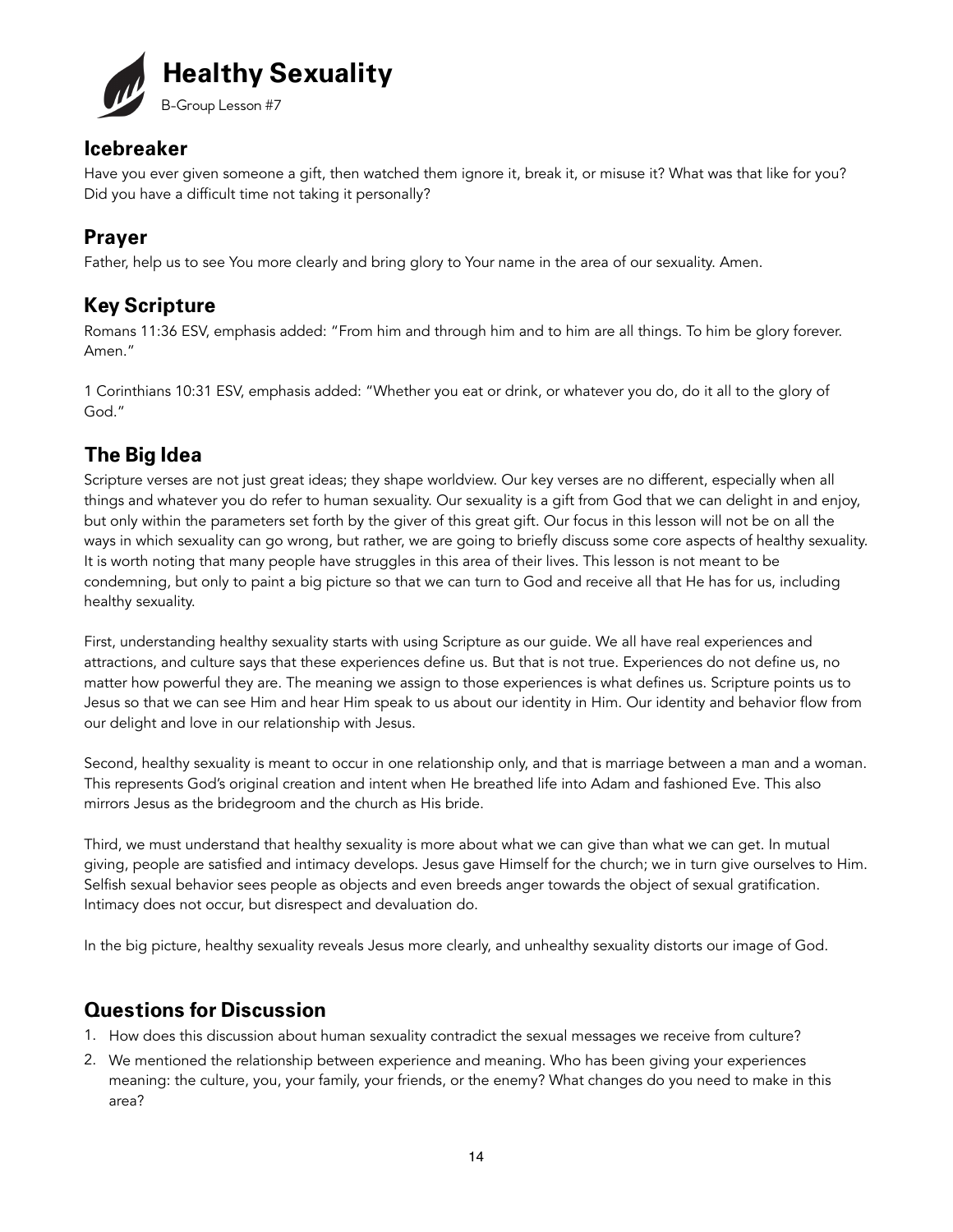Spend some time this week asking God to reveal to you both the healthy and unhealthy areas of your sexuality. As He shows you, thank Him for the healthy areas and seek help for the unhealthy areas.

### **For You, the Leader**

The topic of human sexuality can be a difficult topic. Remember, the goal of this lesson is to facilitate discussion, not argue. If someone becomes argumentative, tell them that you can tell this is a subject of much interest to them, and suggest that you meet at a separate time to discuss any differences of opinion. Refer people to pastoral staff as needed.

- 1. Encourage group members to do the following:
	- Pray for and touch base with another member before next week.
	- Invite someone to attend the group and/or church next week.
	- Encourage someone in the faith.
	- Spend time with God daily in prayer and Scripture reading.
- 2. Remember, you want to help your members move just one step forward in their walk with the Lord. What step do they need to take?
	- Salvation?
	- Water baptism?
	- Bethany Experience?
	- B-Group connection?
	- Cultivate growth track?
	- Encounter attendance?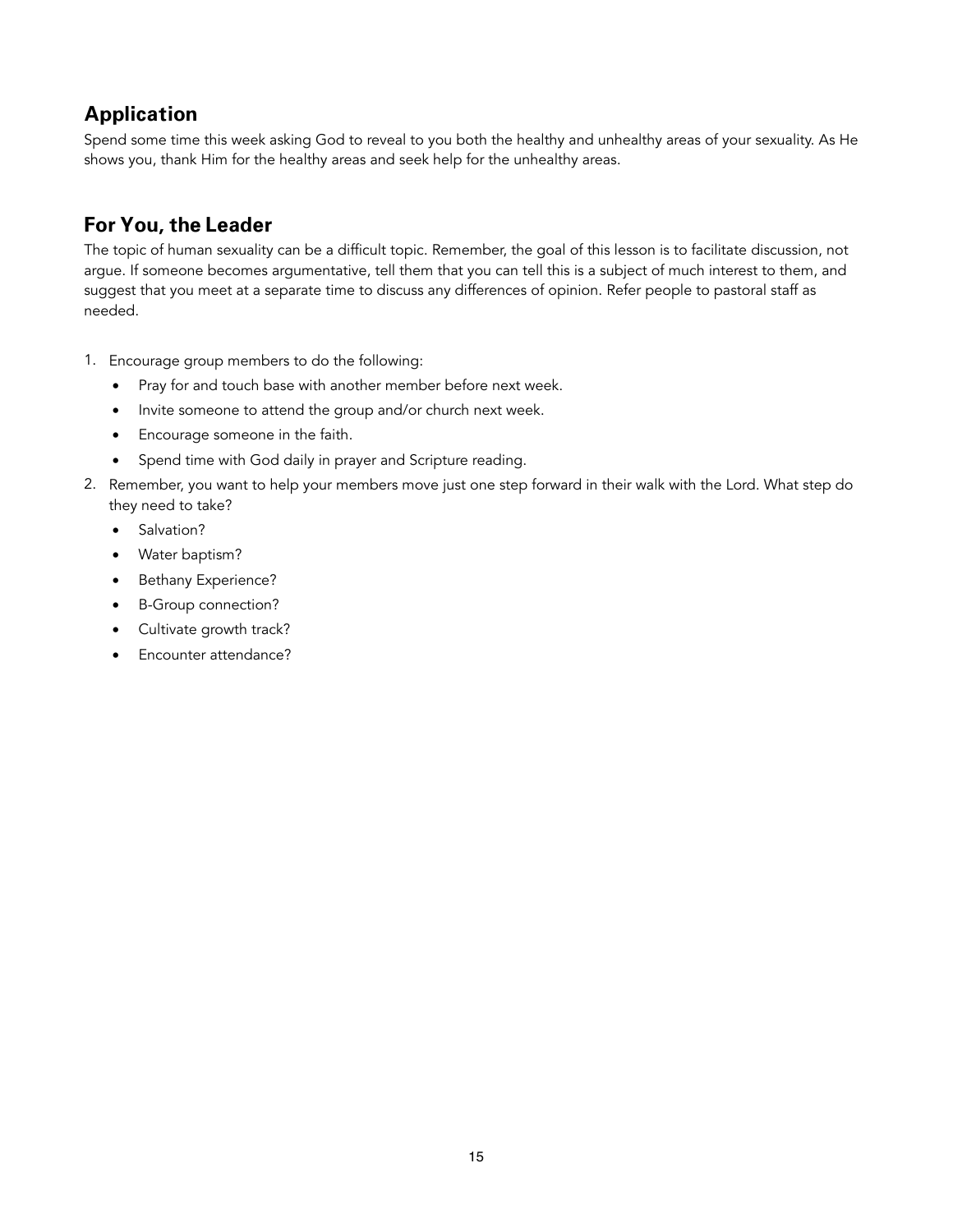

When you were a kid, what was something that you wanted so badly you would have given up almost anything to get it?

### **Prayer**

Father, help us see how great You really are so that our hearts treasure You above all else.

### **Key Scripture**

Matthew 13:44–46 NIV: "The kingdom of heaven is like treasure hidden in a field. When a man found it, he hid it again, and then in his joy went and sold all he had and bought that field. Again, the kingdom of heaven is like a merchant looking for fine pearls. When he found one of great value, he went away and sold everything he had and bought it."

### **The Big Idea**

Have you ever observed your lifestyle and thought, "Wow, I am loving so many things more than I love God right now"? Tough question, I know, but it is vital that we pay attention to the leanings of our hearts because "where your treasure is, there your heart will be also" (Matthew 6:21 NIV). Think for a moment about a husband who brings his wife flowers. She loves them until he says, "I was just doing my duty." Whoa—mood killer! But what if the husband gives the flowers and says, "These are yours because I love you so much and wanted to somehow show you." That kind of action flows from a heart of love that recognizes the value of the wife. As we grow in our knowledge, love, and delight in Jesus, we actually want to give up everything this world has to offer so that we may connect with Him.

The kingdom of heaven is the presence of God in our lives at any given moment. As our hearts connect to the love of God and our souls delight in Him, we realize that His present kingdom—His power, love, joy, peace, righteousness—is worth more than anything this old world has to offer. For some of us, "selling everything" might mean letting go of a relationship, a friendship, a job, an old habit, or a future goal centered on personal gain.

In order to reset our priorities, we must take time to ask ourselves whether we really understand in our hearts the value of God and His eternal plan for our future. The point in asking ourselves this question is to reevaluate whether or not we acknowledge God as the ultimate treasure. Remember, anything we value in this life is worth sacrificing for the gain of an intimate relationship with the King and for the presence of His kingdom in our lives.

- 1. What do you find yourself treasuring the most?
- 2. Are your plans and goals for your future centered on yourself, or are they in accordance with advancing the kingdom of heaven?
- 3. How can you practically take steps towards having an eternal perspective on life?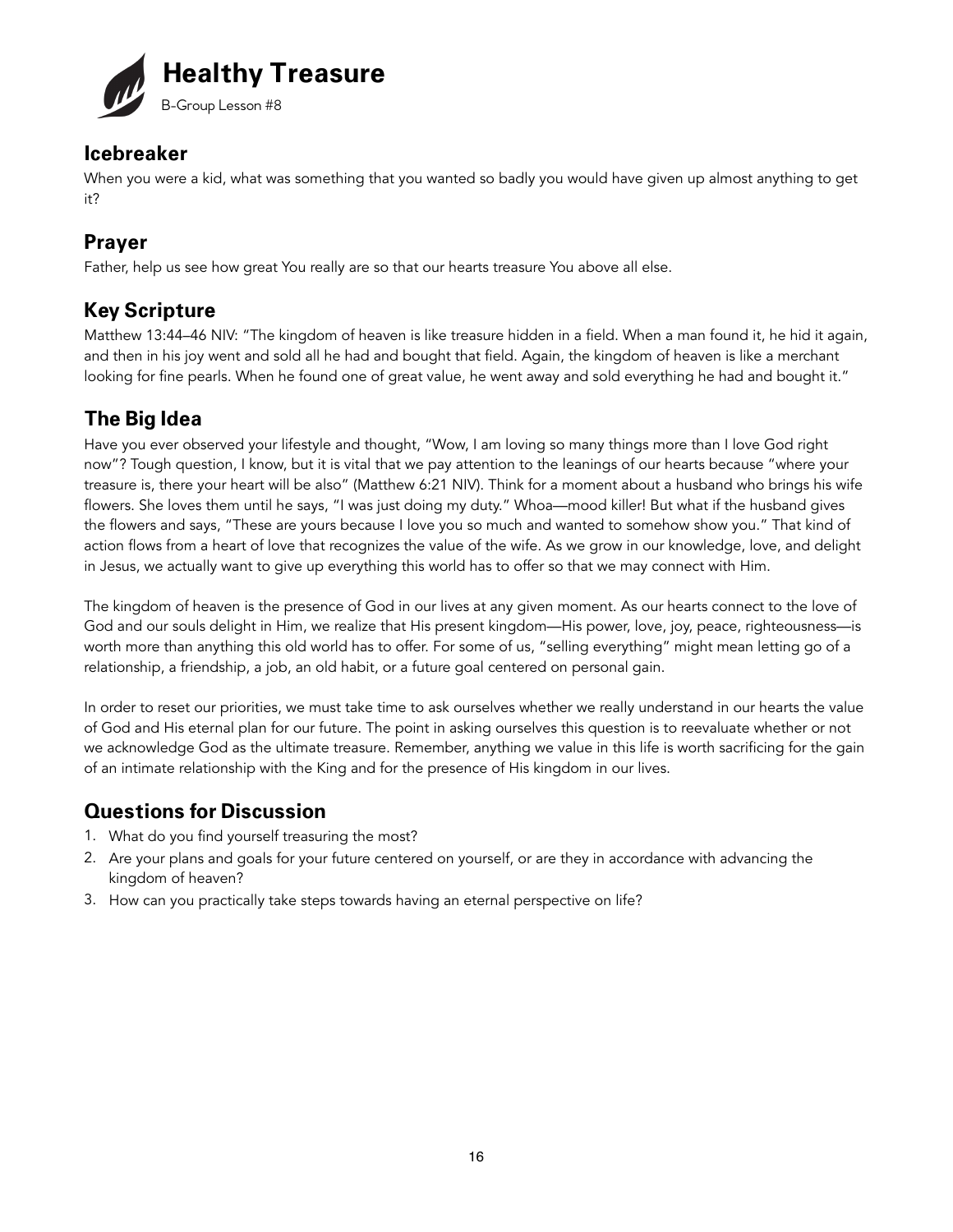Spend some time this week identifying what you really treasure. Ask God whether these treasures are important. Do you treasure God more than any of these other things? Ask God to help you value Him above all else.

- 1. Encourage group members to do the following:
	- Pray for and touch base with another member before next week.
	- Invite someone to attend the group and/or church next week.
	- Encourage someone in the faith.
	- Spend time with God daily in prayer and Scripture reading.
- 2. Remember, you want to help your members move just one step forward in their walk with the Lord. What step do they need to take?
	- Salvation?
	- Water baptism?
	- Bethany Experience?
	- B-Group connection?
	- Cultivate growth track?
	- Encounter attendance?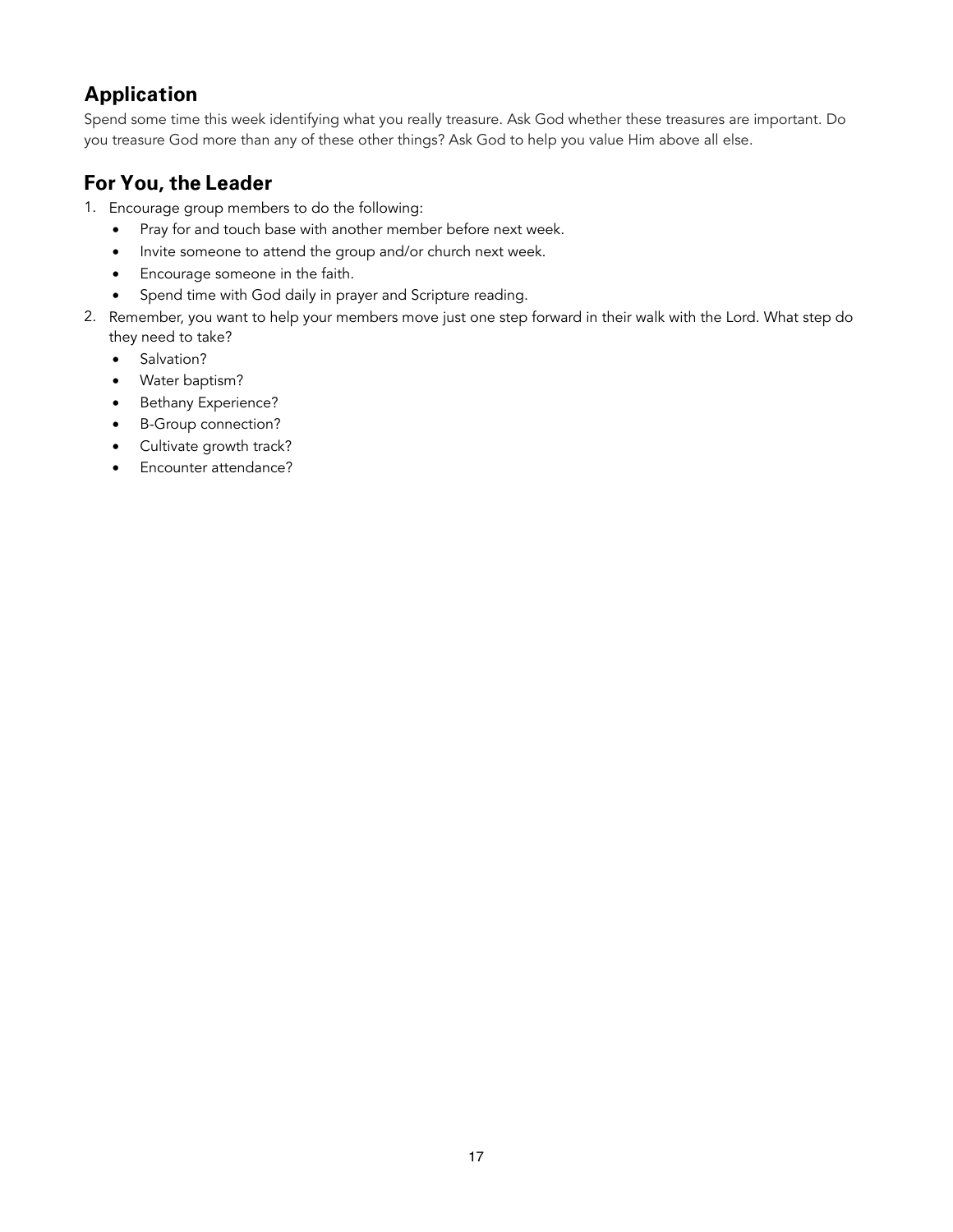

As a kid, did you ever get lost? How did you feel when you were found?

If you never got lost, did you lose something important to you? Did you find it? If so, what did it feel like to find it?

#### **Prayer**

Father, help us see that part of our health as Your children is in serving others and pointing people to You.

### **Key Scripture**

Galatians 5:13–14 ESV: "For you were called to freedom, brothers. Only do not use your freedom as an opportunity for the flesh, but through love serve one another. For the whole law is fulfilled in one word: 'You shall love your neighbor as yourself.'"

Matthew 28:19–20 ESV: "Go therefore and make disciples of all nations, baptizing them in the name of the Father and of the Son and of the Holy Spirit, teaching them to observe all that I have commanded you. And behold, I am with you always, to the end of the age."

### **The Big Idea**

For several weeks now, we have been discussing the importance of being a healthy and growing follower of Jesus. Two main points remain: serving others out of love and making disciples for Jesus.

Serving others is easier than you think. Love is a gift from God, and as He fills our hearts with love for others, we have a natural desire to serve the needs of others. Serving is basically identifying and meeting the needs of the people around us. As we identify need, we serve by meeting that need. In fact, serving others is part of what we call missional living. What is missional living? It is living with intention and purpose, asking God daily to show us how He wants us to serve others. It may be encouraging the person who serves us coffee at our favorite cafe, mowing the grass of a neighbor who is injured, praying with a sick friend, and the list goes on.

Making disciples for Jesus is like introducing people to our favorite kind of music. We introduce people to Jesus through sharing our testimony, inviting them to church, inviting them to our B-Group, and this list goes on as well. As people see Jesus, we invite them to enter into a relationship with Him. As they become followers of Jesus, we walk with them and help them to learn more and more about Jesus with both their heads (theology) and their hearts (relationship). Perry Noble says, "Found people find people." The more we realize what Jesus did for us, the more we will naturally point others to Him.

- 1. What are some simple ways that you could serve others around you? Think outside the box. Ask the Holy Spirit to bring to mind anyone that He may want you to serve.
- 2. What are some ways that you could live a more missional life; that is, live more intentionally?
- 3. What are some ways that you could help others become followers of Jesus?
- 4. What are some ways that you could help new Christians learn more about being in a relationship with God?